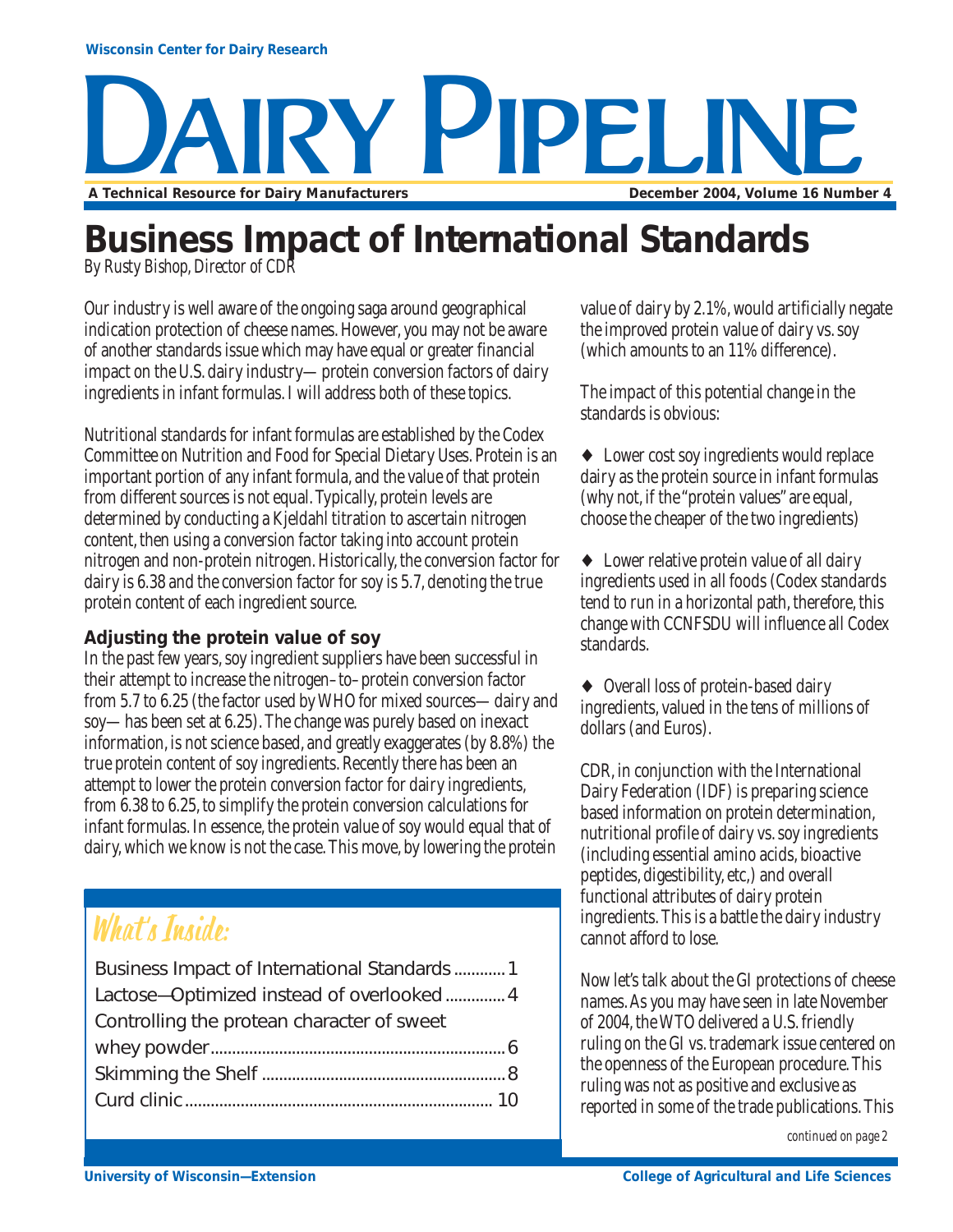ruling did not rule EU cheese GI's illegal. It did, however, illustrate a key problem within the European process which gave higher status to GI's vs. trademarks and the closed EU system for GI protection and challenges. The EU was pushing for an extension of the STRESA Agreement to cover geographic protection of food items, which would overrule existing trademarks. (South American cola beans grown along the Coca River would own the term "Coca Cola," thereby eliminating the soft drink trademark designating use of the name.)

#### **What does this decision mean?**

Additionally, the European system for challenging internal product name protection and challenging misuse of trademarked names was not an open forum. For example, if a European producer was growing and marketing "Idaho Potatoes" within the EU, the U.S. challenge would not be considered because we have no status within the European Commission or member states. This lack of openness does not meet WTO guidelines for open markets. What this decision means for geographical protection of cheese names remains unclear.

In July 2005, the Codex Alimentarius Commission is expected to make a ruling on the promulgation of a standard of identity for parmesan. Foods with a standard of identity have thereby, been designated as foods where the product's characteristics are protected, not the name. If the GI protection for the generic cheese name of parmesan is not upheld, it is expected that other cheese

names—feta, emmental, edam, gouda, gorgonzola, etc. will follow suit.  $\curvearrowright$ 

"What this decision means for geographical protection of cheese names remains unclear."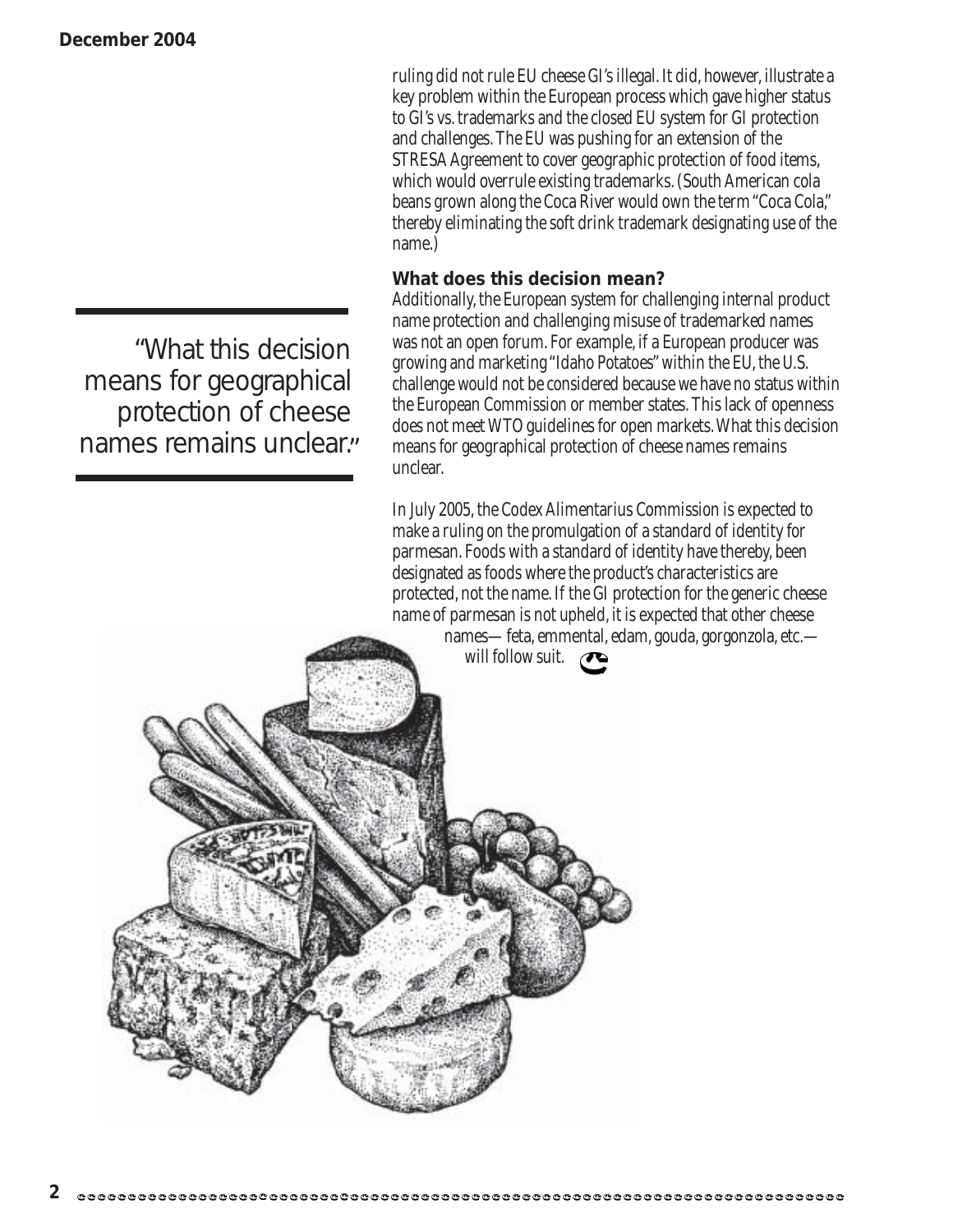## **2005 Wisconsin Cheese Industry Conference**

**La Crosse Center, La Crosse, WI**

**Wednesday, April 20, 2005**



Joint Session WCDR/WCMA/WMMB Demand Side Panel

 $1$  to 5 PM

Exhibits

#### **Thursday, April 21, 2005**



#### **Concurrent Session C Wisconsin Center for Dairy Research**

Cheese Research Update Dean Sommer, Moderator Cheese Defects Revisited, Again (See note below) **\*** Mark Johnson & John Jaeggi



#### **The Key to Cheese Functionality**

John Lucey, Dept of Food Science, UW-Madison Dean Sommer, CDR

 $1:30$  PM

**Concurrent Session F Wisconsin Center for Dairy Research** Research Update, KJ Burrington, Moderator Dairy's Weight Management Story – TBA Beverage Marketing Study - TBA End User Perspective - TBA

3 PM

#### **Future of Whey Processing and Handling**

Membrane Separation - TBA Controlling Crystallization, Rich Hartel, Dept of Food Science, UW-Madison The Solution to Whey Browning, Scott Rankin, Dept of Food Science, UW-Madison

#### **\* Cheese defects**

You can help us make this session useful and relevant by sending your questions about cheese defects, photos of defects, or even the cheese in question to CDR in advance. Please include some background information if you send photos. Direct your contribution—by March 1st, 2005—to: thompson@cdr.wisc.edu



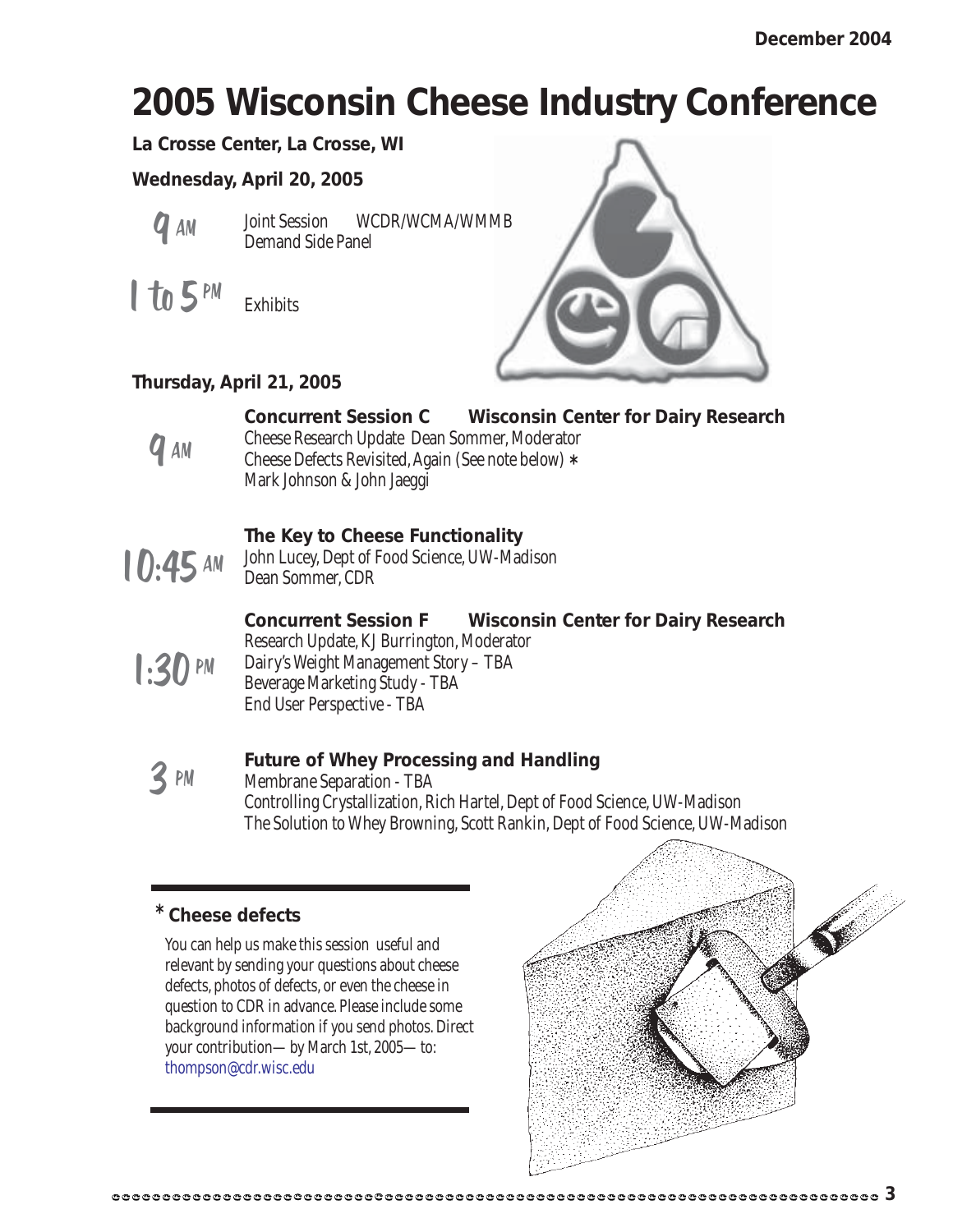### **Lactose—Optimized instead of overlooked Research Update**





Nutritious and novel whey proteins have been getting a lot of attention in the world of food. That is a good thing. However, Rich Hartel and his research group recently followed a different research path, they took a fresh look at another component of milk which has been manufactured for decades—lactose.

Lactose, or milk sugar, is only found in milk. And, in fact, a lot of it is found in milk and in whey. After removing water from whey, lactose is the major component left since 72 to 80% of the solids are lactose. Over 440 million lbs of lactose were produced in the U.S. in 2004 and this ubiquitous product is used by pharmaceutical manufacturers, in addition to the food and chemical industries. You can find lactose in candies, baked goods, and infant foods as well as many frozen and prepared foods. It helps pills and tablets stay in one piece till they are supposed to dissolve. Chemists use it as a base for producing lactulose and lactobionic acid. And, last but not least, lactose is used for feed in the world of agriculture.

Despite its long history and many uses, the process of making high quality, refined lactose was not fully optimized. Until now. Hartel, Food Science professor at the University of Wisconsin-Madison, and his colleagues postulated that revisiting the process and thoroughly analyzing it might allow them to improve it.

Generally speaking, high quality lactose contains low moisture, few impurities, low microorganism count, a bright white color and large crystals with little variation in size. Although the manufacturing process involves at least seven steps (See figure 1.) cystallization is one of the most complex and important. It is influenced by concentration, viscosity, temperature, and agitation speed. Because crystallization is such a big factor in the formation of high quality lactose it was a logical place for Hartel's group to focus their efforts. Applying theory to multiple trials allowed them to emerge with a process that provides optimal conditions for controlling the growth and size of lactose crystals. Not only can the researchers produce high quality crystals, but they can do it faster, and more efficiently while with using less energy. (See figure 2.)

This new process is unique enough that provisional patent application has been filed with the Wisconsin Alumni Research Foundation (WARF).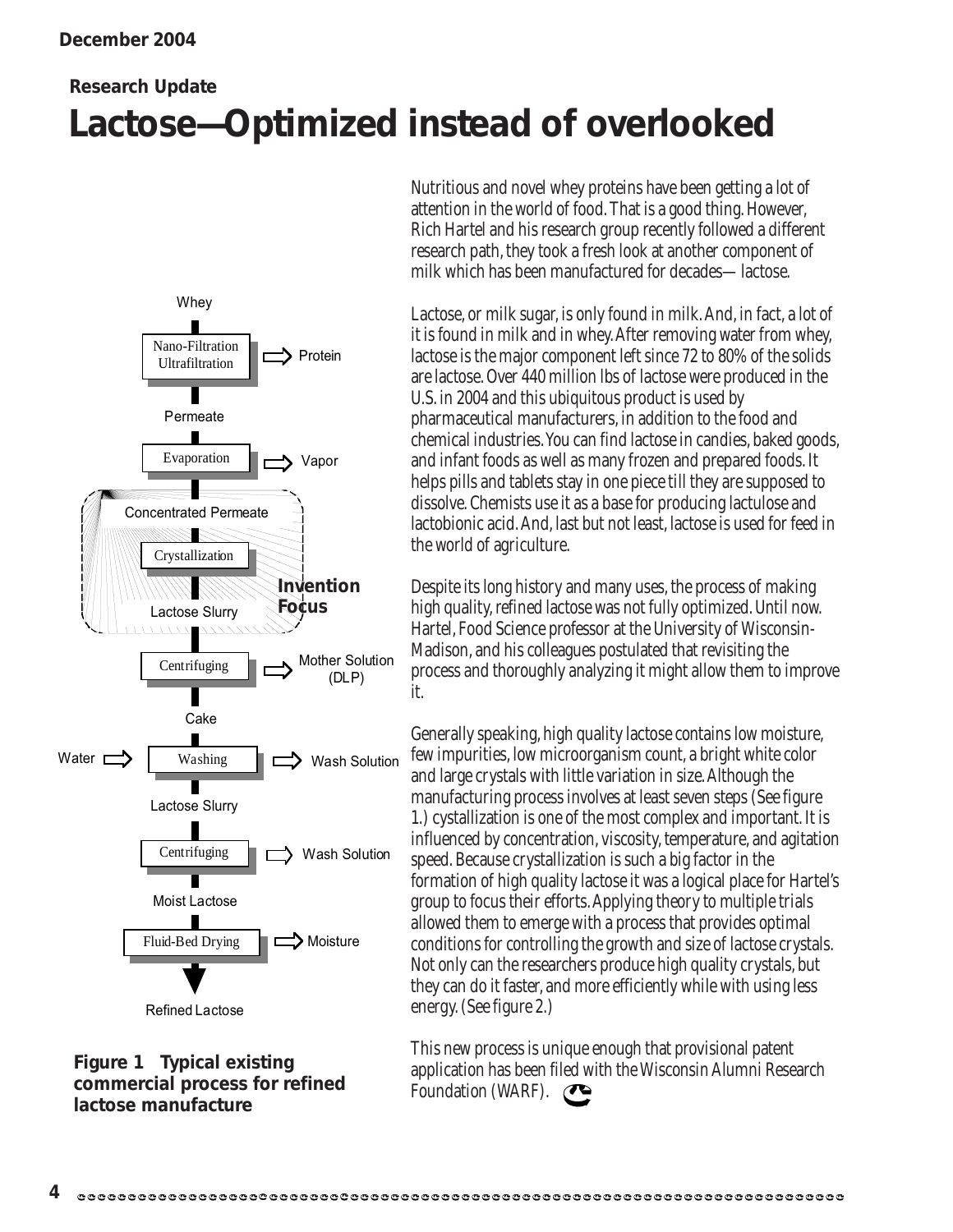**Figure 2 Images of lactose crystals from whey permeate using the inventive technologies**

15min 30min 30min 60min 500µm



90min 120min 180min

#### **New research projects at CDR**

CDR's new research projects funded for 2005 include the following:

#### **Cheese structure/function manipulations to improve shreddability**

**Improving WPI Functionality for beverage applications**

**Develop non-fat mozzarella for use in the school lunch program**

**Feasibility study for development of shelf-stable cheeses**

**Develop process for adhering meat products (pepperoni) to cheese for one-step pizza topping application**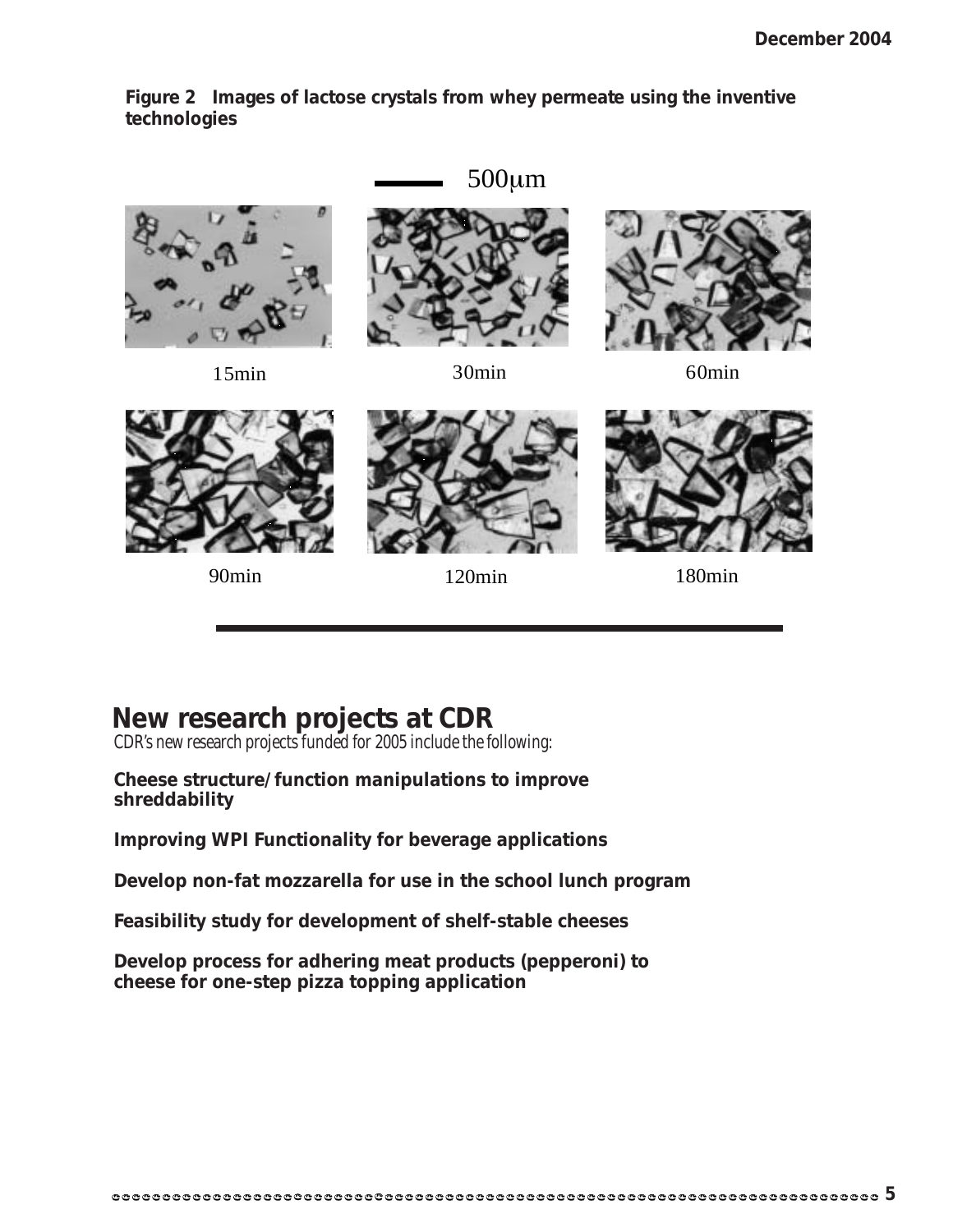## **Controlling the protean character of sweet whey powder**

Like disappearing ink, thin ice, and pound cake made with margarine, sweet whey powder (SWP) can have a troubling tendency to take you by surprise. High quality SWP is bagged as a white, free flowing powder. However, during storage it often darkens, morphing into an undesirable brown product.

Sweet whey is the liquid remaining after milk is coagulated by rennet or other milk clotting enzymes during cheesemaking. Thus, cheeses like cheddar, swiss, and colby leave sweet whey behind while the counter point for cottage cheese is acid whey. The composition of whey depends on its cheese source and the extent of acidification before the whey is separated. In general, whey retains about half of the total solids present in milk, as well as most of the lactose and whey proteins, some fat and 50% to most of the milk salts (depending on whether it is acid whey or sweet whey).

Sweet whey powders have been manufactured for years and the food industry has found many applications for them. For example, you can find sweet whey powder in a variety of products on the grocery shelf, including bakery goods like bread and cookies, meat products, and ice cream.

#### **Maillard reaction causes browning**

The issue of whey powder turning brown over time has also been with us for years. As early as 1949 researchers focused on the Maillard reaction as the cause of browning, and since then they have investigated many food processing and storage variables that influence it. The Maillard reaction is a complex non-enzymatic browning reaction that involves the interaction of compounds containing amino groups and sugars. All of us have seen the results of the Maillard browning reaction in food because, according to Harold McGee in "On Food and Cooking," it is responsible for both color and flavor in bread crust, coffee beans, dark beer, chocolate, roasted meat and many other foods.

The Maillard reaction is not only complex; it is also influenced by complex factors. In sweet whey powders the reaction rate is influenced by the type

**6**

of cheese it came from, by time and temperature during heating and storage, by water activity, and by physical structure. However, pH is a major factor because the Maillard reaction is pH dependent. Also, the reaction itself is influenced by the initial pH of the product, the buffering capacity of the system, and the type of amino groups present. Researchers have suggested that

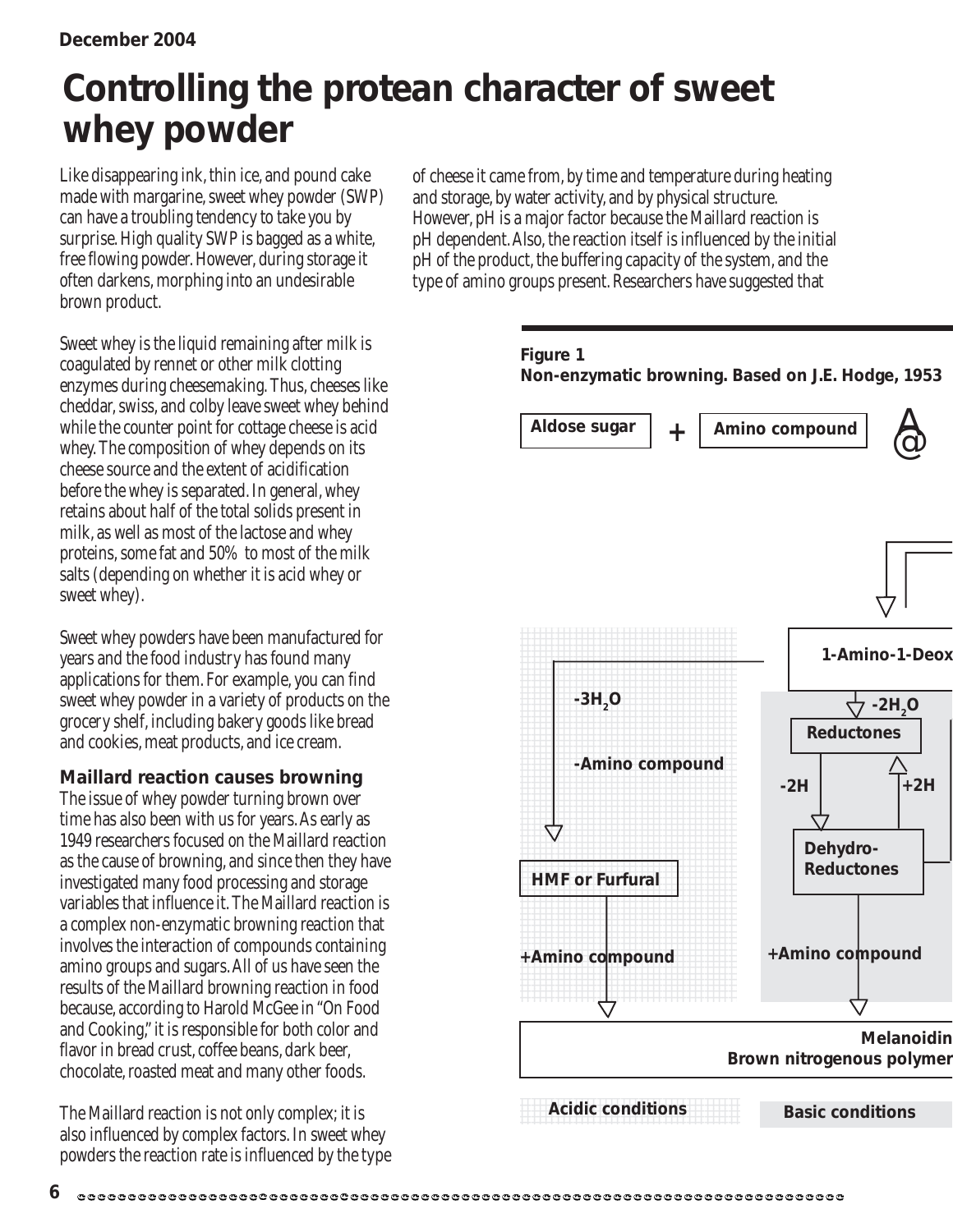pH influences chemical pathways during the Maillard reaction, and perhaps the ratio of products formed. Thus, the compounds produced at an increasingly acidic pH may predispose SWP to brown at an accelerated rate.

What does this mean for producers of high quality sweet whey powder? Typically, it has meant conflicting advice regarding the browning issue. Scientists have suggested that acidic pH will inhibit Maillard browning in dried products held at a controlled temperature during storage. Others concluded that the influence of pH wasn't clear, but the rate of browning increased with



increasing pH. Scott Rankin and his colleagues, Anupama Dattatreya and Dattatreya Banavara, in the Department of Food Science at the University of Wisconsin—Madison recently took a closer look at the issue of pH and it's effect on browning in sweet whey powder.

#### **Monitoring reaction progress**

When Maillard reactions occur in a complex material like SWP, the range of possible compounds participating in the reaction complicates the process of identifying reactants and products. Decades earlier several scientists noted that hydroxy methyl furfural (HMF), a compound formed during one of three possible Maillard pathways, seemed to be an early indicator of browning in heat processed or stored milk. Rankin's group hypothesized that measuring the HMF content in SWP might monitor the progress of Maillard reaction and provide some information about the significance of pH on browning.

Rankin et al compared sweet whey (pH 6.3) recovered from swiss cheese to SWP with lower pH (4.04 and 4.93), produced by exposing the whey powder to acetic acid vapors. After accelerating typical storage conditions the scientists measured color, pH, and several chemicals involved in the Maillard reaction, including HMF.

Their results suggest that a low pH in sweet whey promotes a significantly faster rate of browning in sweet whey powder. Not only did the low pH samples get darker faster, assaying HMF suggested that the chemical pathway followed by the components in sweet whey powder could be quantified and used to predict future browning. Rankin notes that their work supports the idea that "the reactions leading to browning in sweet whey begin long before drying." This means that the pH history of liquid sweet whey drives the browning mechanism. (See figure 1.) Thus, if the pH of sweet whey drops before drying, even if brought back to a pH of 6, the dry powder from that whey will brown faster. This is how pH history can have more influence than pH at drying on future browning in the dried powder.

Rankin and his group are continuing their work and developing an analytical assay that can measure Maillard browning precursors that may predict the future browning of sweet whey powder.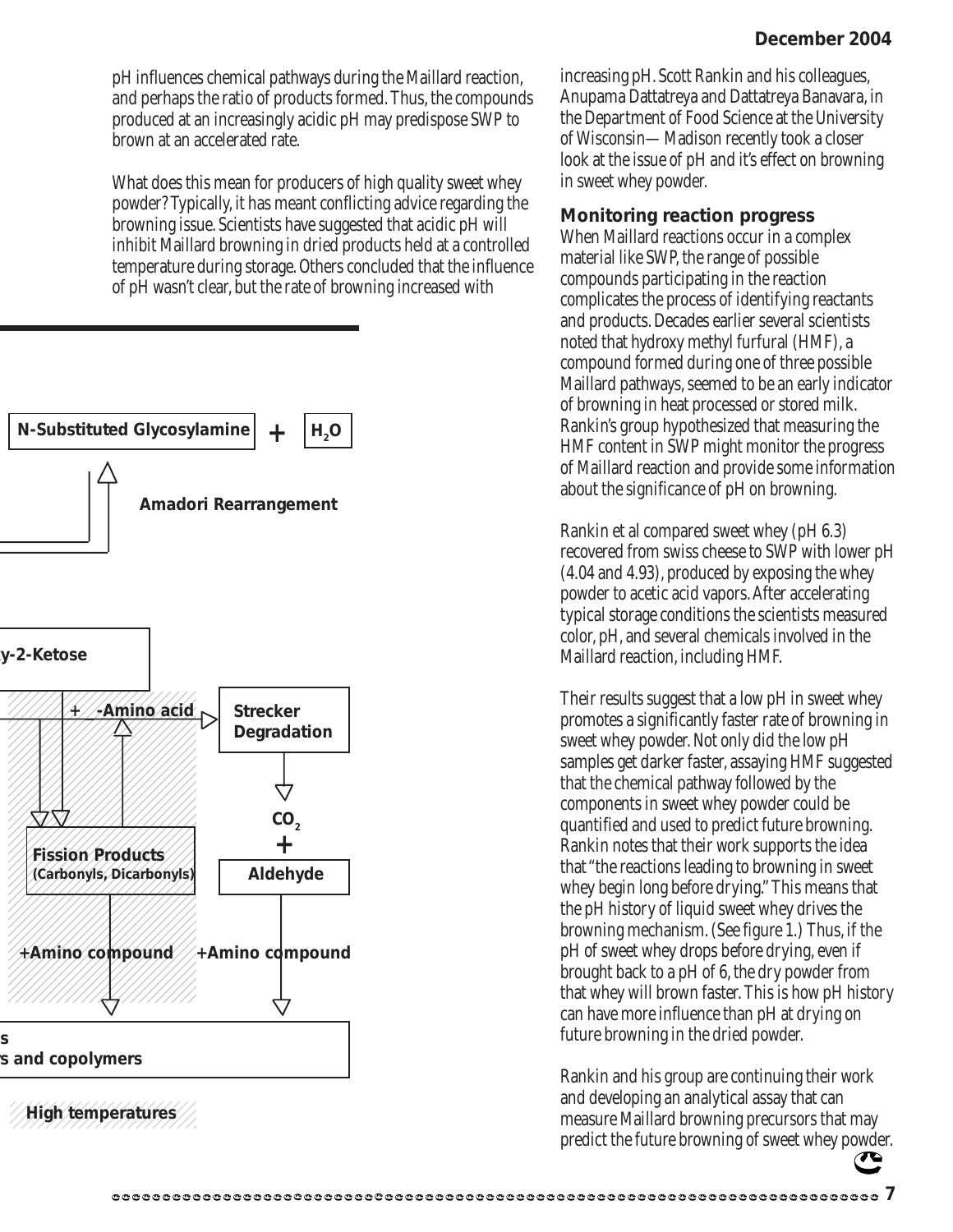#### **December 2004**

## News from CDR

The Wisconsin Milk Marketing 25 member Board of Directors spent a January morning at CDR to learn about current research and applications projects. They sampled several specialty cheeses—manchego, aged gouda, feta, and paneer. The Board also tried some fresh cheeses like ricotta, mascarpone and cream cheese before sampling cheese breads and low carb whey snacks. We think they learned a lot about CDR and we know they didn't leave hungry.



#### **Don't miss this opportunity**

You can help us make the 2005 Wisconsin Cheese Industry Conference interesting, useful and relevant! Send your questions about cheese defects, photos of defects, or even the cheese in question to CDR so they can be assessed by the experts. Please include some background information if you send photos.

Direct your contribution—by March 1st, 2005—to: thompson@cdr.wisc.edu





#### **New publications**

Karen Smith, who works with CDR's Dairy Ingredients group (formerly the Whey Applications program) has produced two new publications. One is the short version, titled Whey Processing 101 Bleaching. If you want more information about the same subject you should read the CDR Technical Review on Bleaching. They will both be available on our website or you can request a printed copy by e-mailing smith@cdr.wisc.edu.

#### **Updating the website**

The CDR communications group has been updating the website and we hope to put the new one online soon. Suggestions about content are always welcome.

#### **Looking forward**

The International Dairy Federation invites you to the beautiful city of Vancouver for the 2005 IDF World Dairy Summit. The theme of this meeting is "Partnering—The future of the world dairy industry," and is co-hosted by Canada and the United States. Browsing through the schedule suggests that there is something here for every one; topics cover economics, nutrition, policy, marketing and animal health. Put it on your calendar

now, September 17th to the 22<sup>nd</sup>. See www.idf2005.com for more information.

#### **Dairy Innovation Forum**

Mark Johnson and Rusty Bishop will be dodging the dreary end of February when they travel to New Orleans to speak at DMI's Dairy Innovation Forum 2005 on Feb  $23^{\text{rd}}$ .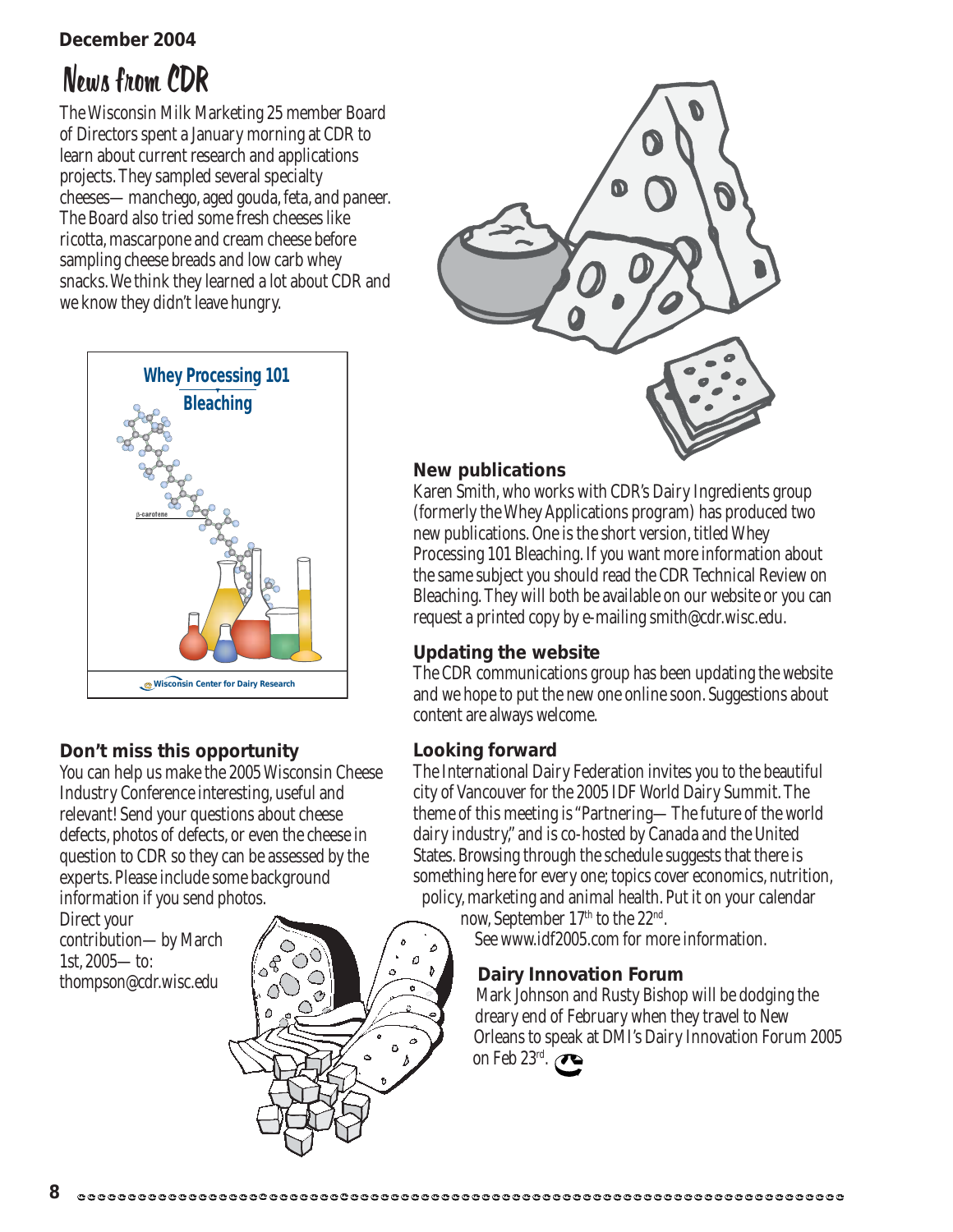# Skimming the Shelf— What's New in Print?

#### **Nature's Perfect Food** *How Milk Became America's Drink*

*By E. Melanie DuPuis* New York University Press 2002

Sometimes winter offers enough quiet time to pick up a book, sit next to the fire and read. If you are a nonfiction fan you might want to look over this sociological take on the history of fluid milk consumption in the US. The author, an assistant professor in the Department of Sociology at the University of California, Santa Cruz, uses her analytical skills to develop her theory that drinking milk is "as much a product of cultural ideas as it is of material needs." Thus it became the "perfect food for the creation of perfect bodies."

Melanie DuPuis tells readers that her book does not advocate for or against milk, rather "the book is about where milk came from, what questions have been asked about it, and how these questions have been answered."

As I read this book I found that I was more interested in the historical tidbits offered by DuPuis rather than the social theories. For example, she tells us that, contrary to common histories of milk, drinking fresh milk was more likely "an afterthought than a major American beverage." Fluid milk, she asserts, "was an extremely minor aspect of the human diet until modern times." Instead, preserved or fermented forms of dairy products, like cheese and yogurt, were the chosen foods of the Northern Europeans.

DuPuis found New York City a useful focal point in her history, since it was "one of the earliest industrial mass markets for fluid milk." She notes "Manhattan was one of the first cities to develop an organized system of urban food supply." I found it fascinating that most of the milk provided to the city's residents in the midnineteenth century came from "swill" milk stables. These stables held as many as 2000 cows and they adjoined breweries and distilleries which provided the grain mush, or swill. Sometimes

the swill arrived still warm, directly from brewery to stable. You can imagine the quality of milk produced by these cows, which were confined in dark and dirty pens. But this was the milk produced for the city children.

An entire chapter details the urban reform movements that focused on the quality and safety of fluid milk. DuPuis tells us "pasteurization, a process Pasteur invented in the 1860's, was not used to purify milk until the 1890's when Sheffield Farms Dairy —later part of Sealtest/Kraft installed the first pasteurizer in a New Jersey plant." And, during the struggles to improve the quality of milk, "Pediatricians were among the supporters of feeding raw milk to infants, arguing that heating destroyed many of the nutritious properties of milk, as well as the beneficial bacteria."

The second part of this book focuses on "public discussions of dairy farming, dairy farmers' social movements, dairy regulation and current debates over biotechnology and organic food." DuPuis mines data from yearly surveys Cornell University economists conducted since the early 1900's to highlight changes on New York dairy farms as well as the evolving message from agriculture experts on developing the most profitable dairy farm. One example she offers us is the historical influence that consumer demand in the 1930's for fresh milk throughout the year had on farm management. I particularly relished a chapter titled "Alternative Visions of Dairying," which compared the history of dairying in Wisconsin, New York and California. Politics, social history and land use issues all converged to influence each state in unique ways.

Natures Perfect Food contains lots of information, some interesting old photos and ads, and pages of notes and references—it is a book that will get you through the winter!  $\curvearrowright$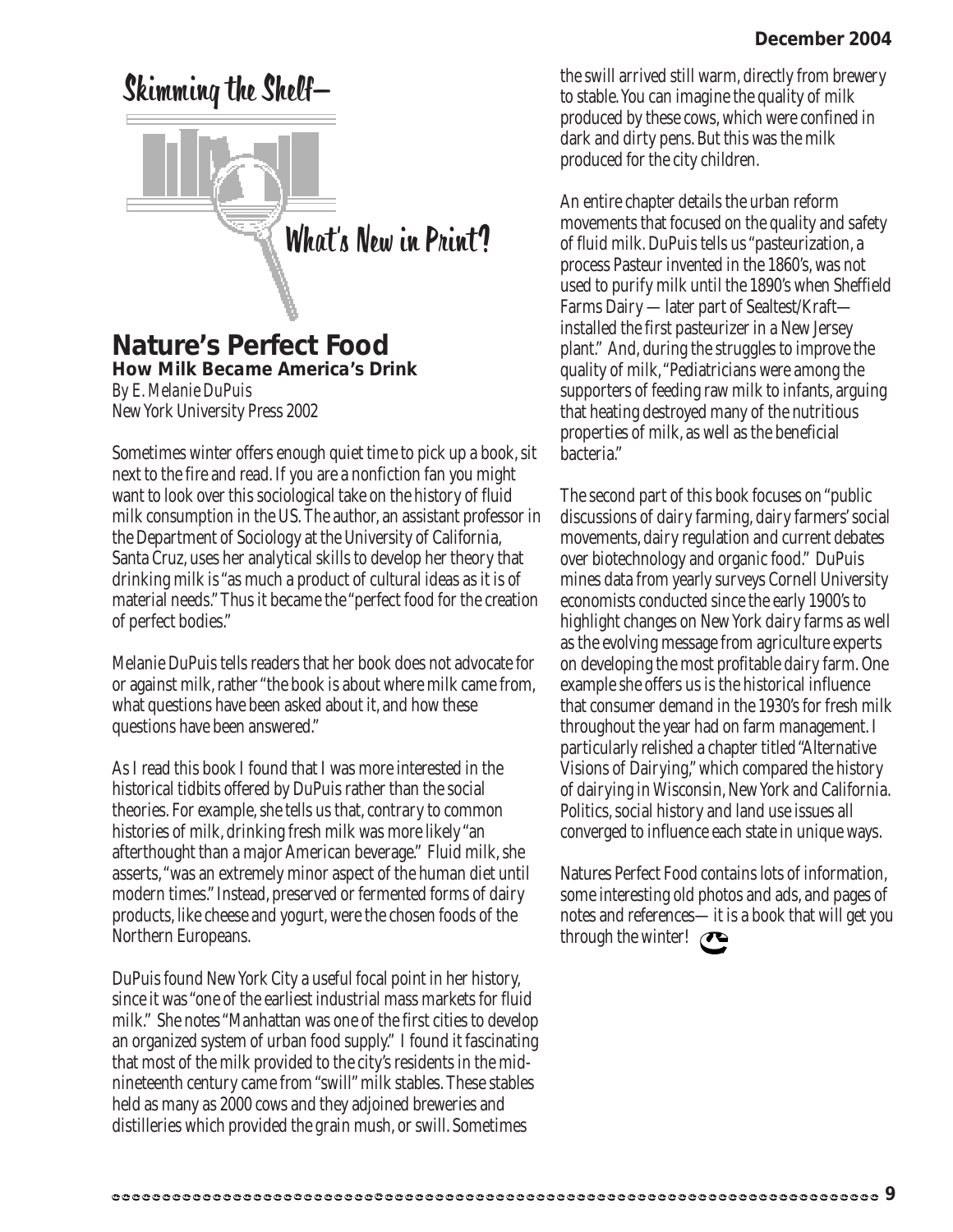**December 2004**

## Curd Clinic

Curd Clinic doctor for this issue is John Lucey, associate professor of Food Science, University of Wisconsin—Madison

## Q.

I have heard that the calcium content of milk can vary. What influences the variation and what do I need to do to manage it?

## A.

The calcium content of milk does indeed vary, and one big influence is the nutritional state of the cow and in particular the casein content of milk as much of the calcium in milk is associated with casein. If you are making cheese from cows that are grazing then the calcium in your cheese milk may depend on the type and variety of grasses available. For example, a spate of dry weather, or a drought, will drastically decrease the quality and nutrition of grass.

The casein content of milk varies during the season and milk with low casein content will also have low calcium content. The metabolism of the cow can also influence calcium in milk, particularly the amount of soluble calcium ions. One of the culprits in this case is citrate, which then proceeds to take advantage of the affinity that calcium has for it. Citrate grabs onto the calcium. Citrate levels depend on the nutritional status of the cow and its concentration in milk is related to fat synthesis in the mammary gland. Any factor that depresses fat synthesis leads to high citrate levels in milk. Citrate may also leak into milk from blood as a result of mastitis or in late-lactation.

How do you know if your milk is a bit low in calcium and in particular if more calcium ions are needed for clotting? You can certainly test it, or you can test for casein. Watch for clues. For example, you might notice that your clotting time or set time is slower or cheese yields can drop. These changes can be caused by

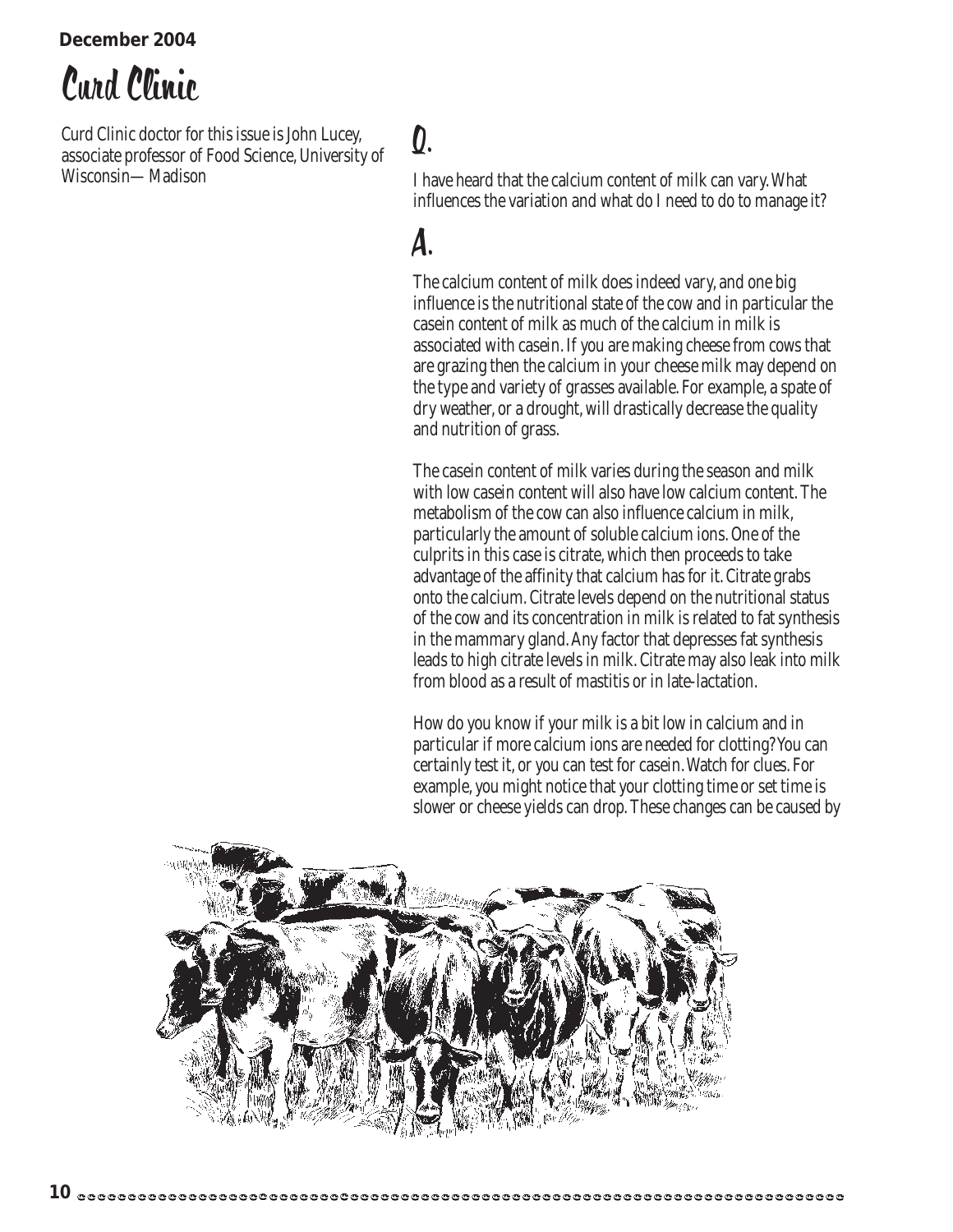The state calcium is in, soluble " vs. insoluble, greatly influences the texture of cheese"

the combination of low casein and low calcium. I suggest that you try adding calcium chloride and if this solves the clotting problem then low total calcium or low calcium ions was the culprit. Standardizing your milk will help you control the problem if low protein was the issue.

Recent research at UW-Madison suggests that the calcium content is not the only variable you should consider in order to have consistent cheese texture. The state of calcium in cheese, soluble vs. insoluble, greatly influences the texture and functionality. Total calcium concentration may not be the best predictor of cheese texture. Instead, the amount of insoluble calcium, or the calcium still within the casein particles present in cheese, plays the key role in modulating cheese texture. During ripening there is a shift from insoluble to soluble calcium especially during the first few weeks (Hassan et al., 2004) and this contributes to textural changes including better curd fusion, increased melt and a slight increase in cheese pH.

#### **Reference**

Hassan, A., M. E. Johnson and J. A. Lucey. 2004. Changes in the proportions of soluble and insoluble calcium during the ripening of Cheddar cheese. Journal of Dairy Science 87:854-862



## Calendar

*continued from back page*

**July 21-23 American Cheese Society Annual Meeting.** Louisville, KY. For info, call (502) 583-3783.

**July 24-28 American Dairy Science Association Annual Meeting**, sponsored by American Dairy Science Assn. Cincinnati, OH. For more information call ADSA, (217) 356- 5146.



Please help us keep our mailing list current! Simply phone, fax or e-mail the information requested below to:

*The Dairy Pipeline* Center for Dairy Research 1605 Linden Dr. Madison, WI 53706 phone: 608/262-8015 fax: 608/262-1578

You can also choose to forgo a mailed copy and get on our e-mail subscription list which will remind you to read the Pipeline on the web. Sign up for this option on our website: www.cdr.wisc.edu

#### **Name**